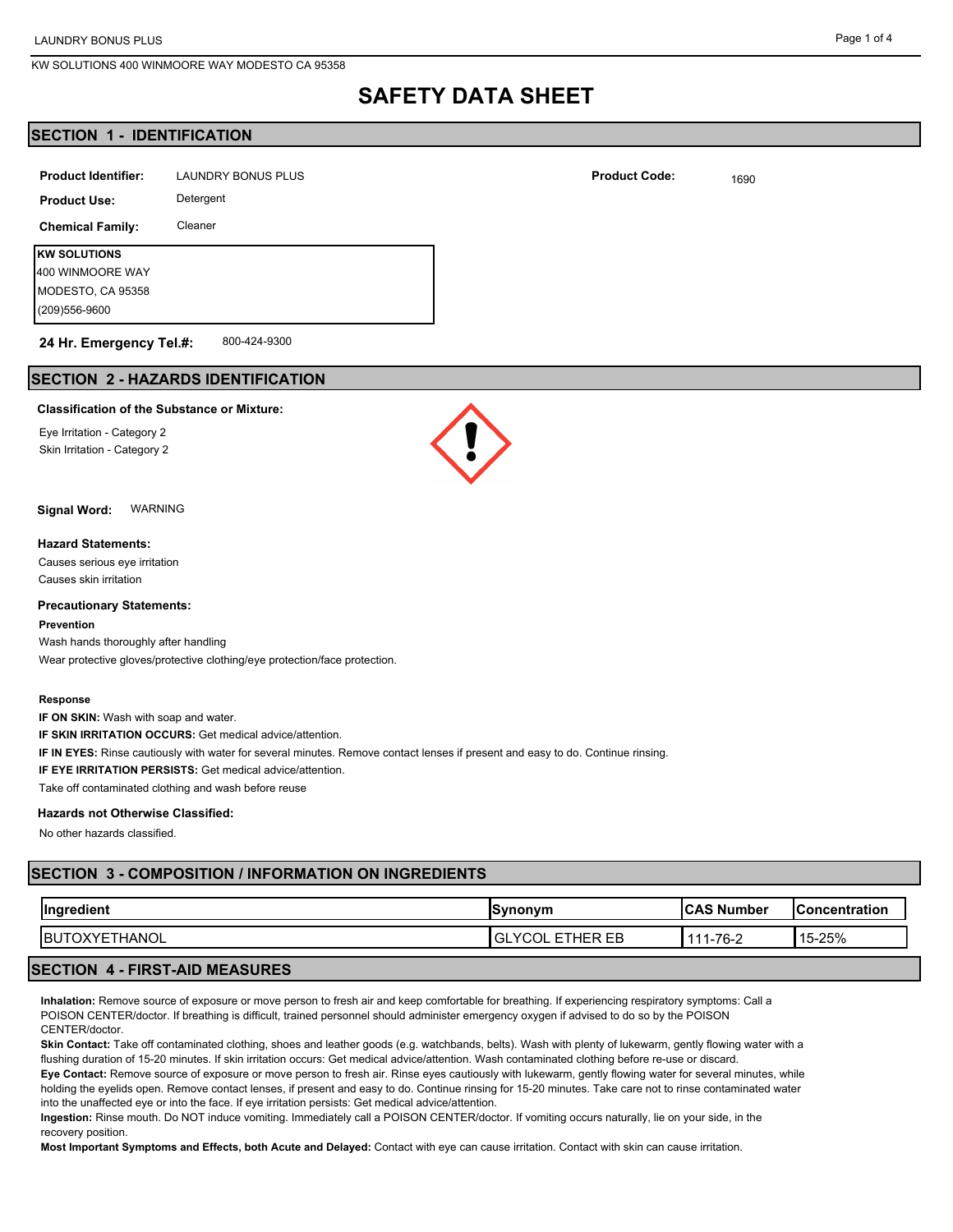## **SAFETY DATA SHEET**

## **SECTION 5 - FIRE-FIGHTING MEASURES**

**Extinguishing Media:** Material is not flammable. Use extinguisher media appropriate for material in surrounding fire.

**Special hazards arising from the substance of mixture:** Emits toxic fumes under fire conditions.

**Flammability classification (OSHA 29 CFR 1910.106) (Hazcom 2012):** Non flammable

**Hazardous Combustion Products:** Non combustible

**Special protective equipment and precautions for firefighters:** In the event of a fire, wear full protective clothing and NIOSH-approved self-contained breathing apparatus.

#### **SECTION 6 - ACCIDENTAL RELEASE MEASURES**

**Personal precautions, protective equipment and emergency procedures:** Ventilate area of leak or spill. Wear appropriate personal protective equipment as specified in Section 8. Isolate hazard area. Keep unnecessary and unprotected personnel from entering.

**Methods and materials for containment and cleaning up:** SMALL SPILLS (less than 1 gallon): Neutralize with soda ash or cover with dry earth, sand or other non combustible material, place into loosely covered plastic containers for later disposal. If neutralized, material can be diluted into drain. LARGE SPILL: Restrict access to area until completion of clean up. Prevent liquid from entering sewers or waterways. Stop or reduce leak if safe to do so. Dike with inert material (sand, earth, etc.). Collect into plastic containers for disposal. Ensure adequate decontamination of tools and equipment following clean up.

**Special spill response procedures:** Prevent from entering sewers, waterways, or low areas.

#### **SECTION 7 - HANDLING AND STORAGE**

**Precautions for Safe Handling:** Wear at least chemical resistant gloves and eye protection, face shield, and chemical resistant garments when handling, moving or using this product. Do not contaminate water, food, or feed by storage or disposal.

**Conditions for Safe Storage:** Keep product in tightly closed container when not in use. Do not drop, roll or skid drum.

**Incompatible Materials:** Alkalis, oxidizing agents, metals, bases and organic materials.

#### **SECTION 8 - EXPOSURE CONTROLS / PERSONAL PROTECTION**

**Ventilation and engineering measures:** Forced air, local exhaust, or open air is adequate.

**Respiratory Protection:** Not a respiratory irritant unless dealing with a mist form, then wear appropiate NIOSH respirator.

**Skin Protection:** Wear chemical resistant gloves and chemical resistant garments when handling, wash garments before re-use.

**Eye/Face Protection:** Wear chemical goggles; also wear a face shield if splashing hazard exists.

**Other Protective Equipment:** Eye wash facility and emergency shower should be in close proximity.

**General Hygiene Conditions:** Do not eat, drink or smoke when using this product. Wash thoroughly after handling. Remove and wash contaminated clothing before re-use. Handle in accordance with good industry hygiene and safety practice.

### **SECTION 9 - PHYSICAL AND CHEMICAL PROPERTIES**

**Appearance:** Colorless clear liquid. **Odor:** Odorless **pH:** 8.5-9.5 **Melting/Freezing point:** No information available. **Initial boiling point and boiling range:** No information available. **Flammability (solid, gas):** Non flammable. **Relative density:** 1.00 g/mL **Solubility in Water:** Complete **Decomposition temperature:** No information available. **Viscosity:** 10-20 cSt at 20ºC / 68ºF

## **SECTION 10 - STABILITY AND REACTIVITY**

**Reactivity:** Reactive with oxidizing agents, reducing agents, organic material, metals, bases and alkalis.

**Chemical Stability:** Stable under normal conditions

**Possibility of Hazardous Reactions:** Reactive with oxidizing agents, reducing agents, metals, acids and alkalis.

**Conditions to Avoid:** Incompatible materials and high temperatures

**Incompatible Materials:** Alkalis, oxidizing agents, metals, bases and organic materials.

**Hazardous Decomposition Products:** None known

### **SECTION 11 - TOXICOLOGICAL INFORMATION**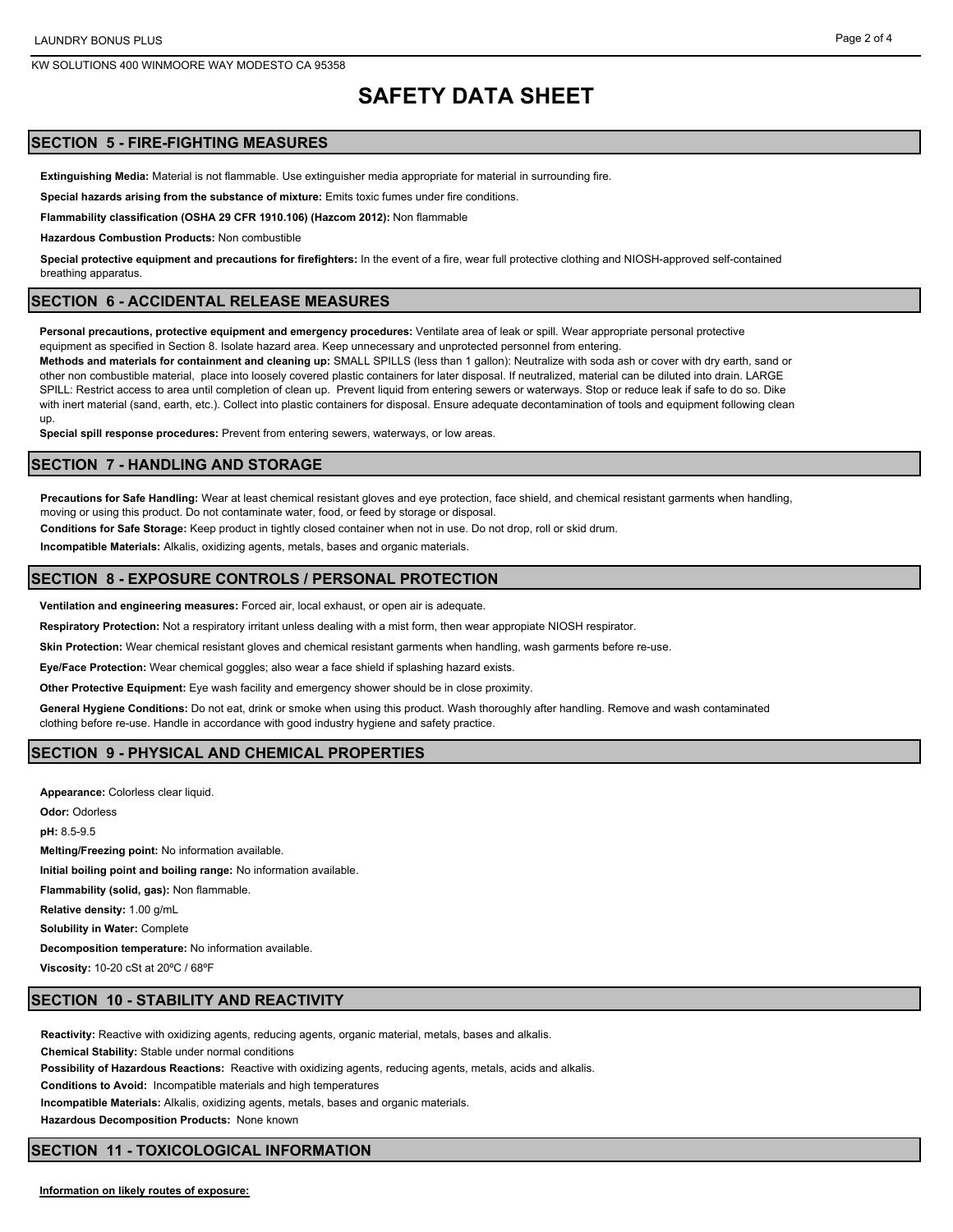## **SAFETY DATA SHEET**

Routes of entry - inhalation: YES Routes of entry - skin & eye: YES Routes of entry - ingestion: YES Routes of entry - skin absorption: NO

#### **Potential Health Effects:**

#### **Signs and symptoms of short term (acute) exposure:**

**Inhalation:** May cause irritation to respiratory system in mist/vapor form.

**Ingestion:** May cause nausea, vomiting, abdominal pain, gastrointestinal tract burns, gastrointestinal upset and/or diarrhea.

**Skin:** May cause skin irritation including redness, edema, swelling, rash, scaling or blistering, drying and/or cracking of skin.

**Eye:** May cause redness, stinging, tearing, swelling, itching and/or irritation of the eye. Possible eye damage if left untreated.

#### **Potential Chronic Health Effects:**

**Mutagenicity:** Not known to have mutagenic effects in humans or animals. **Carcinogenicity:** Not expected to be a carcinogen or tumorigen. **Reproductive effects:** No known reproductive effects in humans or animals. **Sensitization to material:** Not a known sensitizer in humans or animals. **Specific target organ effects:** No known specific target organ effects.

**Toxicological data:** The calculated ATE values for this mixture are:

ATE oral  $=$  >5000 mg/kg

ATE dermal = >5000 mg/kg

ATE inhalation = No information available.

## **SECTION 12 - ECOLOGICAL INFORMATION**

**Ecotoxicity:** May be harmful to aquatic environment.

**Persistence and degradability:** Not expected to persist. Readily biodegradable.

**Bioaccumulation potential:** Not expected to bio-accumulate.

**Mobility in soil:** No information available

### **SECTION 13 - DISPOSAL CONSIDERATIONS**

**Handling for disposal:** Do not contaminate water, food, or feed by storage and/or disposal. When handling refer to protective measures listed in sections 7 and 8. Empty residue from containers, rinse container well.

**Method of disposal:** Dispose of in accordance with all applicable federal, state, provincial and local regulations. Contact your local, state, provincial or federal environmental agency for specific rules.

**RCRA:** Not a listed RCRA hazardous waste.

#### **SECTION 14 - TRANSPORTATION INFORMATION**

Certain shipping modes or package sizes may have exceptions from the transport regulations. The classification provided may not reflect those exceptions and may not apply to all shipping modes or package sizes.

Please note the GHS and DOT Standards are NOT identical and therefore can have varying classifications

Certain shipping modes or package sizes may have exceptions from the transport regulations. The classification provided may not reflect those exceptions and may not apply to all shipping modes or package sizes.

**US 49 CFR/DOT/IATA/IMDG Information:** Non hazardous material **UN No.: UN Proper Shipping Name: Transportation hazard class(es): Packing Group:** 

**Environmental hazards:** Not a Marine Pollutant